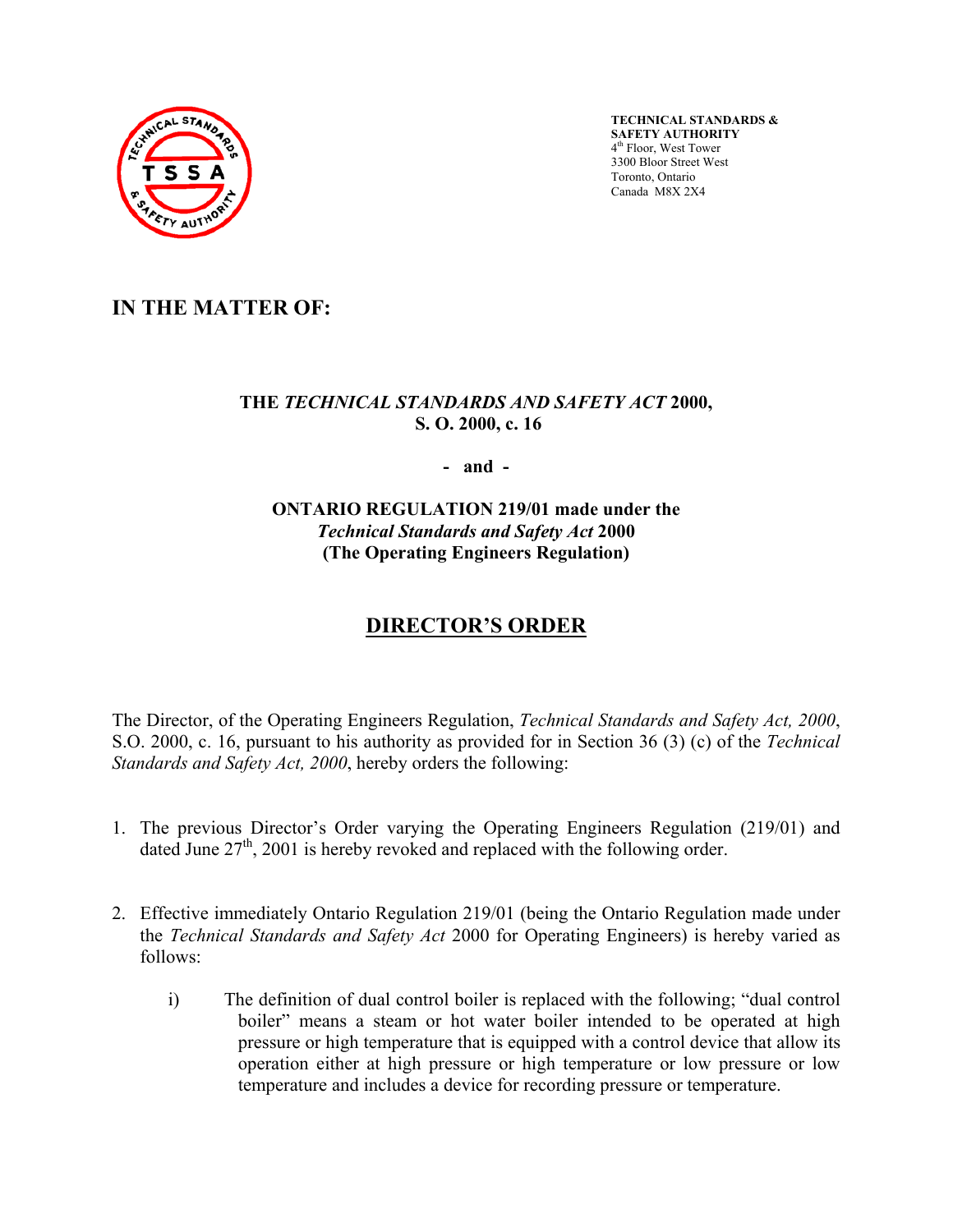- ii) In the definition Temporary Heating Plant in parts (a and b) the reference to BHP is replaced with bhp.
- iii) In Section 6 (2) (f) the reference to "the power rating" is replaced with "the engine power rating";
- iv) In Section 9 (2) the reference to "P.L.A.N./3300 X 2" is replaced with "P.L.A.N./33000 X 2"
- v) `Subsection 15 (3) is replaced with "Despite subsection (2), an alternative arrangement may be made for replacing the absent person as long as that arrangement is consistent with the safe operation of the plant and is approved by the Chief Officer";
- vi) In Section 23 (1) the reference to Sections 39, 40 or 43 is replaced with Sections 39, 42 or 45;
- vii) In Section 24 (2) the reference to Sections 39, 43 or 45 is replaced with Sections 39, 42 or 45;
- viii) In Section 31 (4) the reference to "use of a registered plant" is replaced with "user of a registered plant";
- ix) In Subsection 42 (3) the reference to subsection 45 (4) is replaced with subsection 45 $(3)$ ;
- x) In subsection 43 (1) the reference to "1471 kW (150 BHP, 50 TH)" is replaced with " $1471 \text{ kW}$  (150 bhp, 50 TH)", the reference to 15 psi (103 kpa) is replaced with "15 psi (103 kpa) or less than  $212^{\circ}F(100^{\circ}C)$  and the reference to "(a) a hard wired low pressure control device that restricts the operating pressure of the dual control boiler to 15 psi (103 kpa); and" is replaced with "(a) a hard wired low pressure or temperature control device that restricts the operating pressure of the dual control boiler to 15 psi (103 kpa) or temperature to  $212^{\circ}$ F (100 $^{\circ}$ C)."
- xi) In subsection 43 (2) the reference to "the results obtained from the pressure recording device" is changed to "the results obtained from the pressure or temperature recording device".
- xii) In Section 45 (1) the reference to Sections 39 and 42 is replaced with Sections 39 and 45;

### **TABLES**

### TABLE 1

xiii) The "Form 1" attached to this Director's Order is added to the regulation before Table 1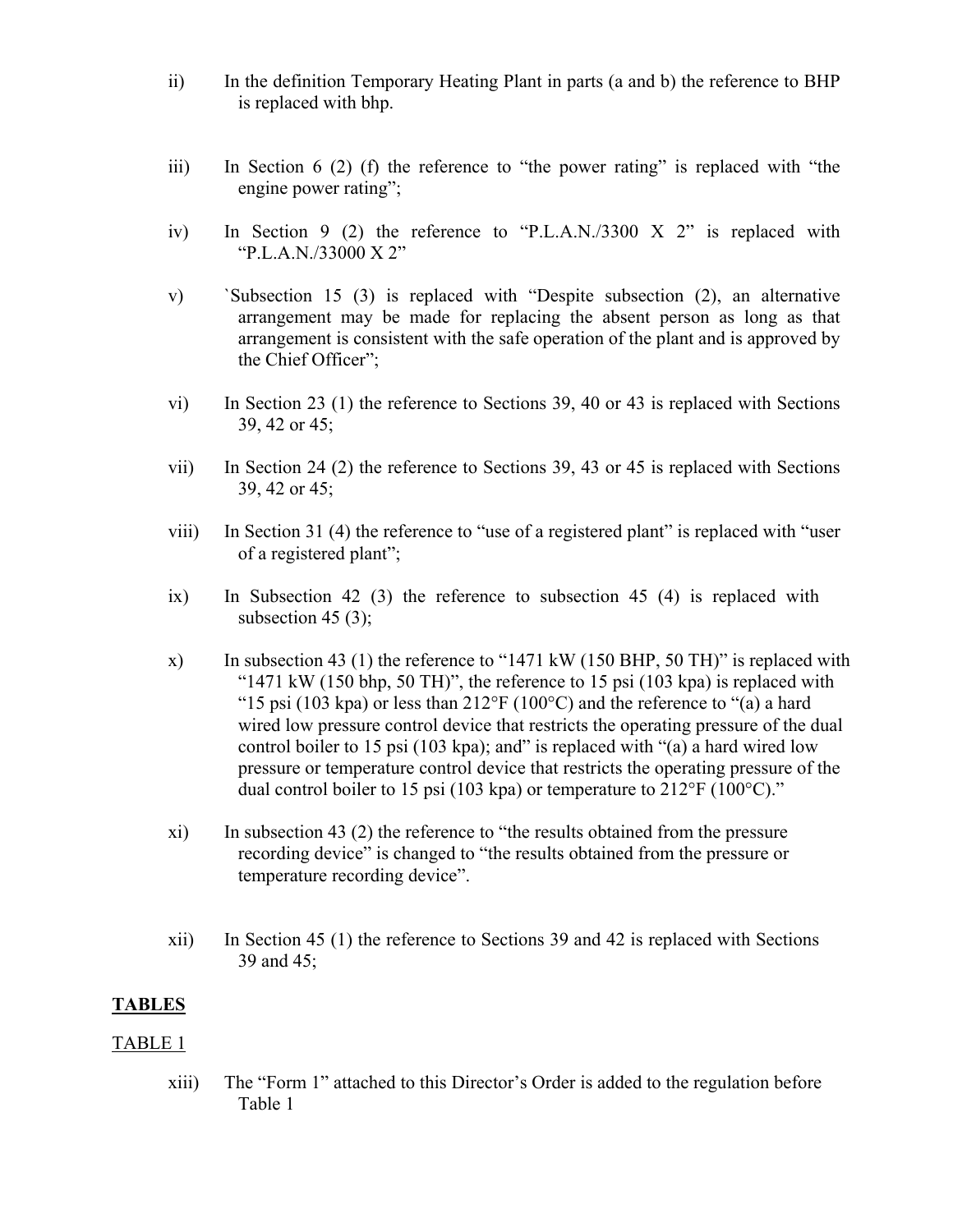- xiv) Under the column "To Convert" the following changes are made:
	- (a) After the word Therm/hour add (TH);
	- (b) After the word Kilowatt add (kW);
	- (c) After the word Boiler horsepower add (bhp);
	- (d) After the word Kilowatt add (kW);
	- (e) After the word Brake horsepower add (BHP); and
	- (f) After the word kilowatt add (kW)

#### TABLE 2

- xv) The instructions for use of Table 2 and 3, 4, 5, 6 and 7, attached to this Director's Order are added to the regulation before Table 2;
- xvi) On Table 2 in Section A under  $4<sup>th</sup>$  Class for Limited combined Plant rating (L.V. & H.W. boilers excluded) the reference to "<4856 kW-LP" is replaced with "<5005 kW-LP";
- xvii) On Table 2 in Section A under  $4<sup>th</sup>$  Class for Limited combined Plant Rating (L.V. & H.W. boilers excluded) the reference to "<2403 kW-HP" is replaced with "<2552 kW-HP";
- xviii) On Table 2 in Section A under  $2<sup>nd</sup>$  Class the words "Limited boiler Plant Rating, Unlimited Prime Mover Plant Rating" are replaced with "Limited Boiler Plant rating, Unlimited Prime Mover Plant rating."
- xix) On Table 2 in Section D under  $3<sup>rd</sup>$  Class for Hot Water Boilers the reference under Low Temp. to "<23,543 kW (240 bhp 803TH)" is replaced with "<23,543 kW (2400 bhp, 803TH)";
- xx) On Table 2 in Section E under  $4<sup>th</sup>$  Class for Refrigeration the reference to "<149kW (200 bhp 5TH)" is replaced with "<298 kW (400 BHP, 10TH)";
- xxi) On Table 2 in Section E under  $3<sup>rd</sup>$  Class for Refrigeration the reference to "<597 kW (800 BHP, 20TH)" is replaced with:

"R13 and R18 = <597 kW (800 BHP, 20TH)  $R7 = 746$  kW (1000 BHP, 25TH)"

xxii) On Table 2 in Section F under 3rd Class for Class B Refrigeration Operator the reference to "<597 kW (800 BHP, 20TH)" is replaced with:

> "R13 and R18 = <597 kW (800 BHP, 20 TH)  $R7 = 746$  kW (1000 BHP, 25 TH)"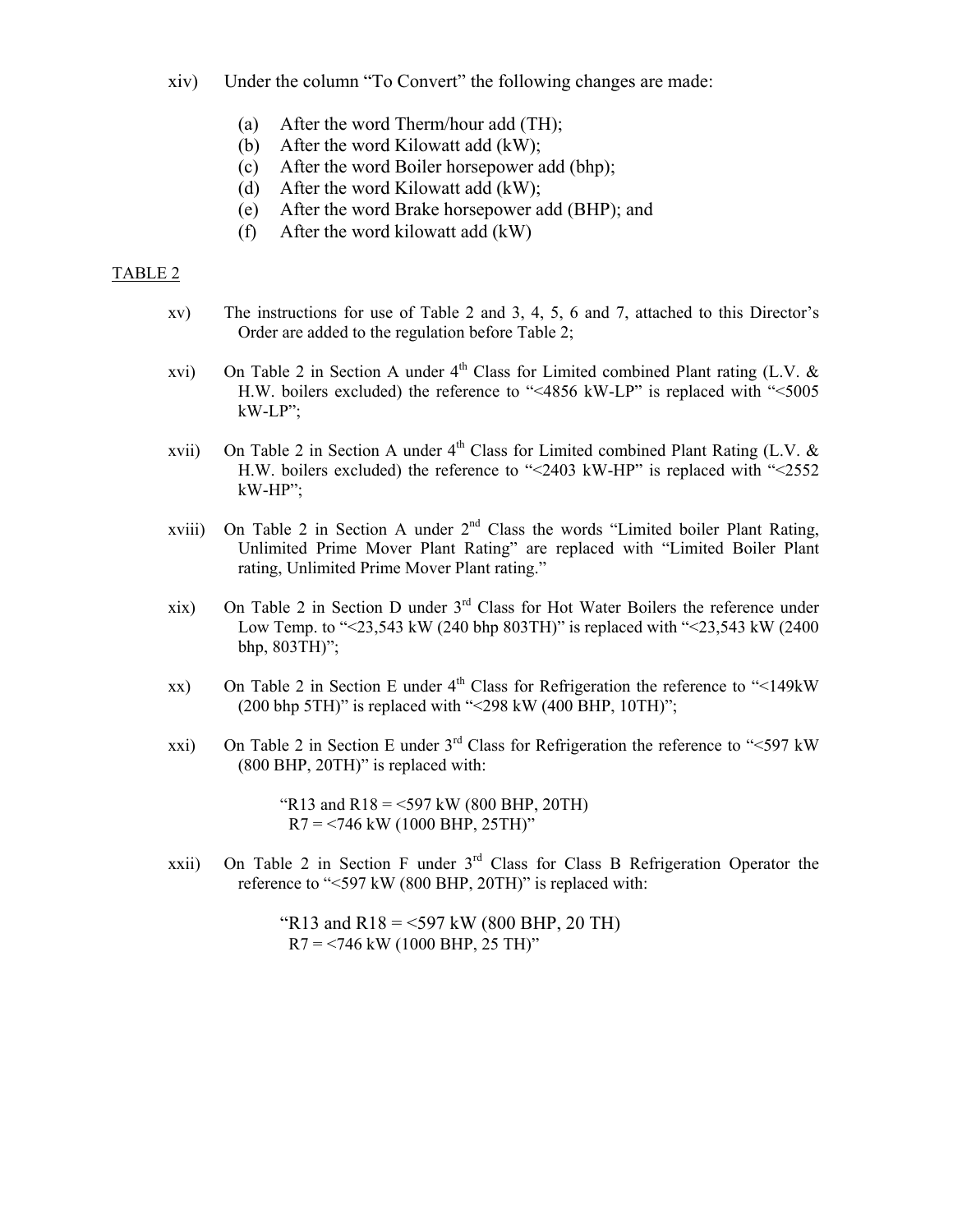- xxiii) On Table 3 under Explanatory Notes and Additional Requirements the reference to "Certificate Operating Engineer" is replaced with "Certified Operating Engineer".
- xxiv) On Table 3 under Explanatory Notes And Additional Requirements the reference to, "A low water tube boiler shall be equipped with the fail safe devices specified in Section 39" is replaced with, "A water tube low water volume boiler shall be equipped with the fail safe devices specified in Section 39".
- xxv) On Table 3 under Plant Requirements for Registration (C) the reference to "ATTENDED – 8HR/DAY OF OPREATION –  $4^{TH}$  CHIEF" is replaced with, "ATTENDED – 8HR/DAY OF OPERATION – 4<sup>TH</sup> CHIEF".
- xxvi) On Table 3 under Plant Requirements for Registration (C) the reference to "ATTENDED – 8HR/DAY OF OPREATION –  $2^{ND}$  CHIEF" is replaced with "ATTENDED – 8HR/DAY OF OPERATION –  $2^{ND}$  CHIEF".
- xxvii) On Table 3 under Plant Code B20 the reference to "ATTENDED  $4^{TH}$  CHIEF  $4^{TH}$ SHIFT" as a plant requirement for registration is replaced with "ATTENDED –  $2^{ND}$ CHIEF  $\&$  3<sup>RD</sup> SHIFT".
- xxviii) On Table 3 under Rating for Plant Code "B23 < 3924 (400 bhp, 134TH)" is replaced with "<3924 kW (400 bhp, 134TH)".
- xxix) On Table 3 under Plant Code B26 the reference to "<294kW (30 BHP 10TH)" under rating (B) is replaced with "<294 kW (30 bhp 10TH)".
- xxx) On Table 3 under type of Boiler Plant (A) (to the left of B30) under Hot water boilers the reference to "Boiler and systems water content greater than 750 Gal (3410 L) or less," is replaced with, "Boilers and systems water content greater than 750 Gal  $(3410 L)$ ".
- xxxi) On Table 3 under type of Boiler Plant (A) (to the left of B29) under hot water boilers the reference to "Flooded volume boiler water greater than 150 Gal (682 L) or less," is replaced with, "Flooded volume boiler water content greater than 150 Gal (682 L)".

Addendum to Table 3:

- xxxii) On Table 3 reference to Table 3 (cont) is changed to addendum to Table 3.
- xxxiii) "In the event steam boilers systems water capacity of 750 Imperial Gallons (3401 L)," is replaced with "In the event steam boiler systems water capacity of 750 imperial gallons (3410 L)."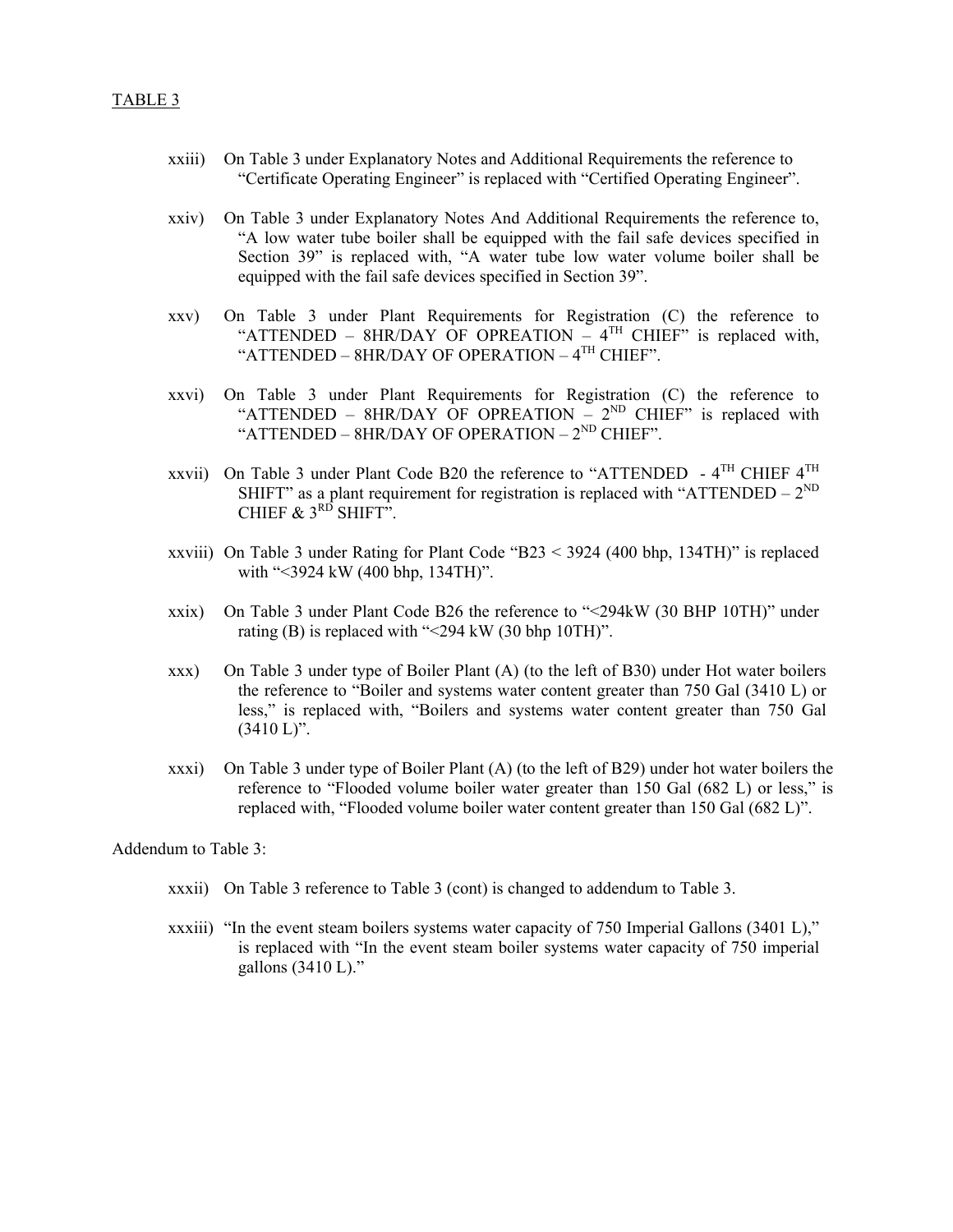#### Table 4

- xxxv) On Table 4 under Plant Code P4 the reference to "<7kW (10 bhp, 25TH)" under rating (B) is replaced with "<7 kW (10 BHP, 25TH)".
- xxxvi) On Table 4, under Requirements (C), in the vertical columns the word "Registration" is changed to "Registered".

#### Table 5

xxxvii) Under Explanatory Notes the reference to operator is changed to Operator.

#### Table 6

- xxxviii) On Table 6 Explanatory Notes the reference to "Compressor Operator Certificate of Qualification are not" is replaced with "Compressor Operator Certificate of Qualification is not".
- xxxix) On Table 6 under Explanatory Notes and Additional Requirements the reference to "Plants R 9, R 13, R 14 may have guarded controls applied in order to allow operator attendance as prescribed in Sections 23-24" is replaced with "Plants R 9, R 14, R 18, R 19, R 22 may have guarded controls applied in order to allow operator attendance as prescribed in Section 23-24".
- xl) On Table 6 the enclosed Plant Codes R  $15 R$  22 are added to the Table.

#### Table 8

- xli) On Table 8 under Minimum Plant Size Code and Service Time in the time column beside Code B24 for First Class, the reference to "move than 6 m of total" is replaced with "not more than 6 m of total
- xlii) On Table 8 under Minimum Plant Size Code and Service Time in the time column beside Code B24 for Second Class, the reference to "total as chief" is replaced with "total".
- xliii) Under exemptions to Practical Qualifying Time Experience Training Course Practical Time Reduction (see B) "24 months" is replaced with "24 hours".
- xliv) The chart code requirements for Table 8 is replaced with the "Instructions for Use of Table 8" which is attached to this Director's Order.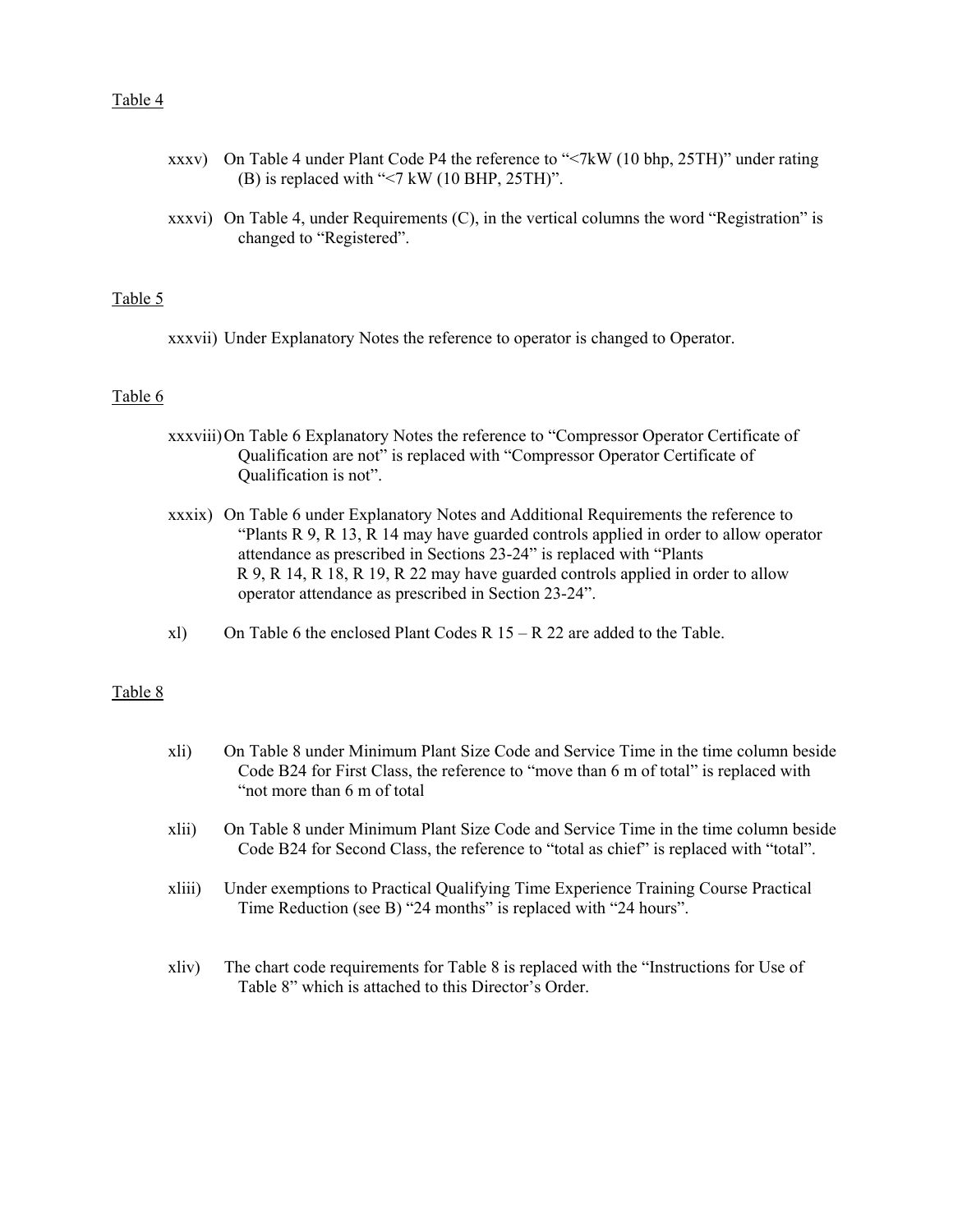2. The form a Testimonial of Qualifying Experience referred to in Section 33 of Ontario Regulation 219/01 shall be in the form attached to this Director's Order as Form 1.

Dated at Toronto this 3rd day of February, 2003

*ORIGINAL SIGNED* 

John W. B. Coulter Chief Officer, Operating Engineers Regulation *Technical Standards and Safety Act* 

 $\mathcal{L}_\text{max}$  , and the set of the set of the set of the set of the set of the set of the set of the set of the set of the set of the set of the set of the set of the set of the set of the set of the set of the set of the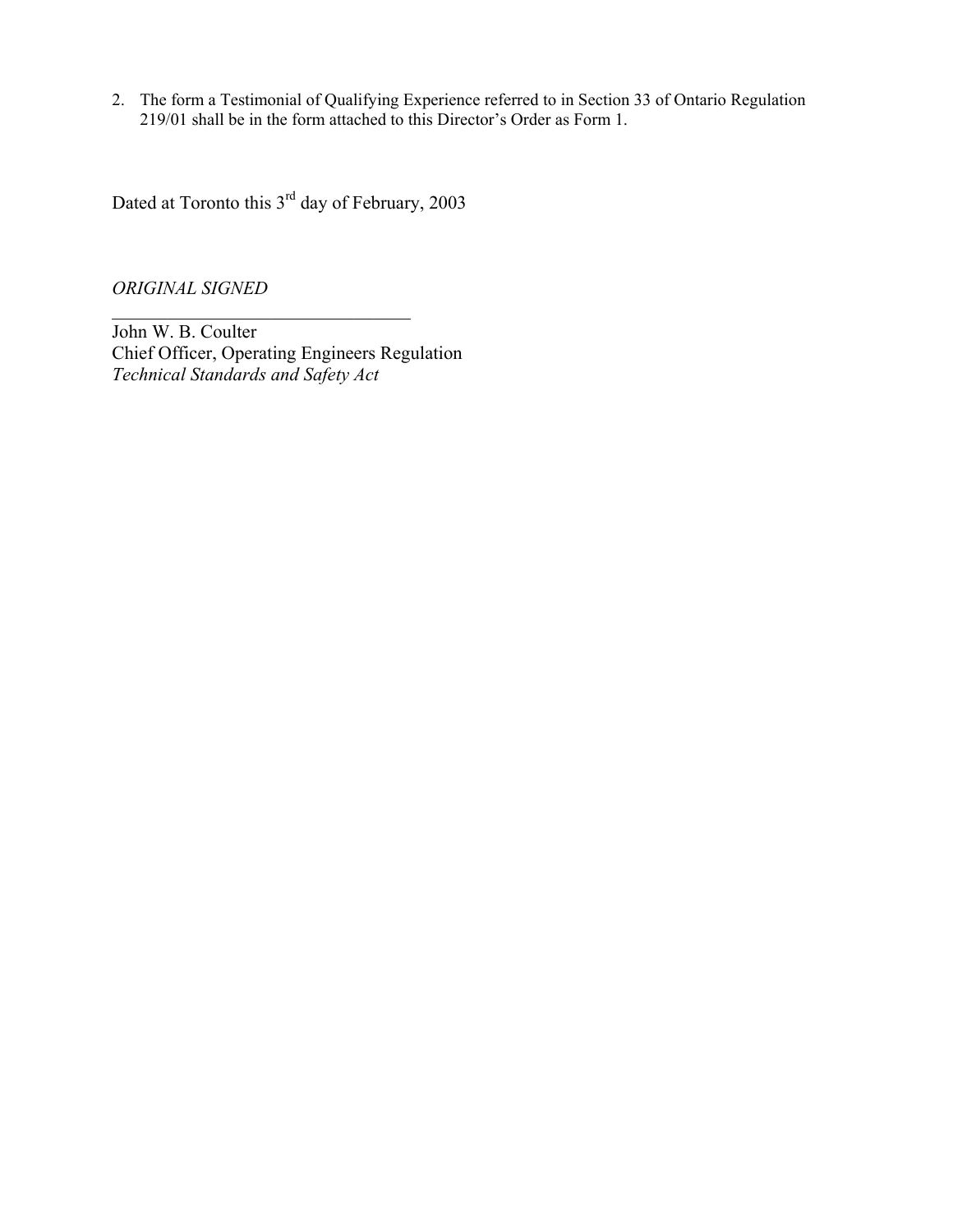#### **Form 1**

#### *Technical Standards and Safety Act, 2000*

| TESTIMONIAL OF QUALIFYING EXPERIENCE |  |  |
|--------------------------------------|--|--|
|                                      |  |  |

|                                                                                                |                                                                                                                                                                                                                               | (Print name of person receiving experience)                            |                  |                                |                 |                                              |                  |             |                 |  |  |
|------------------------------------------------------------------------------------------------|-------------------------------------------------------------------------------------------------------------------------------------------------------------------------------------------------------------------------------|------------------------------------------------------------------------|------------------|--------------------------------|-----------------|----------------------------------------------|------------------|-------------|-----------------|--|--|
|                                                                                                |                                                                                                                                                                                                                               | (Position held - Operating Engineers, Operator or Operating Assistant) |                  |                                |                 |                                              |                  |             |                 |  |  |
|                                                                                                |                                                                                                                                                                                                                               |                                                                        |                  |                                |                 | (Date)                                       |                  |             |                 |  |  |
|                                                                                                |                                                                                                                                                                                                                               |                                                                        |                  |                                |                 |                                              |                  |             |                 |  |  |
| (Date)                                                                                         |                                                                                                                                                                                                                               |                                                                        |                  |                                | (No. of Months) |                                              |                  |             |                 |  |  |
|                                                                                                |                                                                                                                                                                                                                               |                                                                        |                  | (Class of Certificate Desired) |                 |                                              |                  |             |                 |  |  |
|                                                                                                |                                                                                                                                                                                                                               |                                                                        |                  |                                |                 |                                              |                  |             |                 |  |  |
| <b>REGISTERED</b><br><b>EQUIPMENT</b>                                                          | <b>REGULATIONS</b><br><b>DESIGNATED</b>                                                                                                                                                                                       | <b>REGISTERED</b><br><b>KW POWER</b>                                   | <b>OPERATING</b> |                                |                 | <b>EXPERIENCE TIME</b><br><b>MAINTENANCE</b> |                  |             | <b>ACADEMIC</b> |  |  |
| <b>EXPERIENCE</b>                                                                              | <b>EQUIPMENT CODE</b>                                                                                                                                                                                                         | RATING                                                                 | Days             | Weeks                          | Mths            | Days                                         | Weeks            | Mths        | Months          |  |  |
| <b>Boilers</b>                                                                                 |                                                                                                                                                                                                                               |                                                                        |                  |                                |                 |                                              |                  |             |                 |  |  |
| <b>Steam Prime Movers</b>                                                                      |                                                                                                                                                                                                                               |                                                                        |                  |                                |                 |                                              |                  |             |                 |  |  |
| Compressors                                                                                    |                                                                                                                                                                                                                               |                                                                        |                  |                                |                 |                                              |                  |             |                 |  |  |
| Refrigeration                                                                                  |                                                                                                                                                                                                                               |                                                                        |                  |                                |                 |                                              |                  |             |                 |  |  |
| <b>Steam Traction</b>                                                                          |                                                                                                                                                                                                                               |                                                                        |                  | Hours<br>Hours                 |                 |                                              |                  |             | Hours           |  |  |
| for academic courses.                                                                          | An official testimonial letter from the approved course authority indicating a passing completion of the course must support qualifying time credit                                                                           |                                                                        |                  |                                |                 |                                              |                  |             |                 |  |  |
|                                                                                                | Boiler operation is mandatory for Operating Engineers and Steam Traction Operators                                                                                                                                            |                                                                        |                  |                                |                 |                                              |                  |             |                 |  |  |
| that my indicated plant equipment, experience and academic time testimony is true and correct. | As the applicant for certification as a manufactured as a controlled as a controlled as a manufactured as a manufactured as a manufactured as a manufactured as a manufactured as a manufactured as a set of $\Gamma$ certify |                                                                        |                  | (Class of Certificate Desired) |                 |                                              |                  |             |                 |  |  |
|                                                                                                | (Applicant's Signature)                                                                                                                                                                                                       |                                                                        |                  |                                |                 |                                              | (Date)           |             |                 |  |  |
|                                                                                                |                                                                                                                                                                                                                               |                                                                        |                  |                                |                 |                                              |                  |             |                 |  |  |
|                                                                                                | (Chief Operating Engineer/Operator or Company Official)                                                                                                                                                                       |                                                                        |                  |                                |                 |                                              |                  |             |                 |  |  |
|                                                                                                |                                                                                                                                                                                                                               | (Print Name)                                                           |                  |                                |                 |                                              |                  |             |                 |  |  |
|                                                                                                |                                                                                                                                                                                                                               |                                                                        |                  |                                |                 |                                              |                  |             |                 |  |  |
| the requested certificate.                                                                     |                                                                                                                                                                                                                               |                                                                        |                  |                                |                 |                                              | (Applicant Name) |             |                 |  |  |
| (Signature)                                                                                    |                                                                                                                                                                                                                               |                                                                        | (Date)           |                                |                 |                                              |                  | (Telephone) |                 |  |  |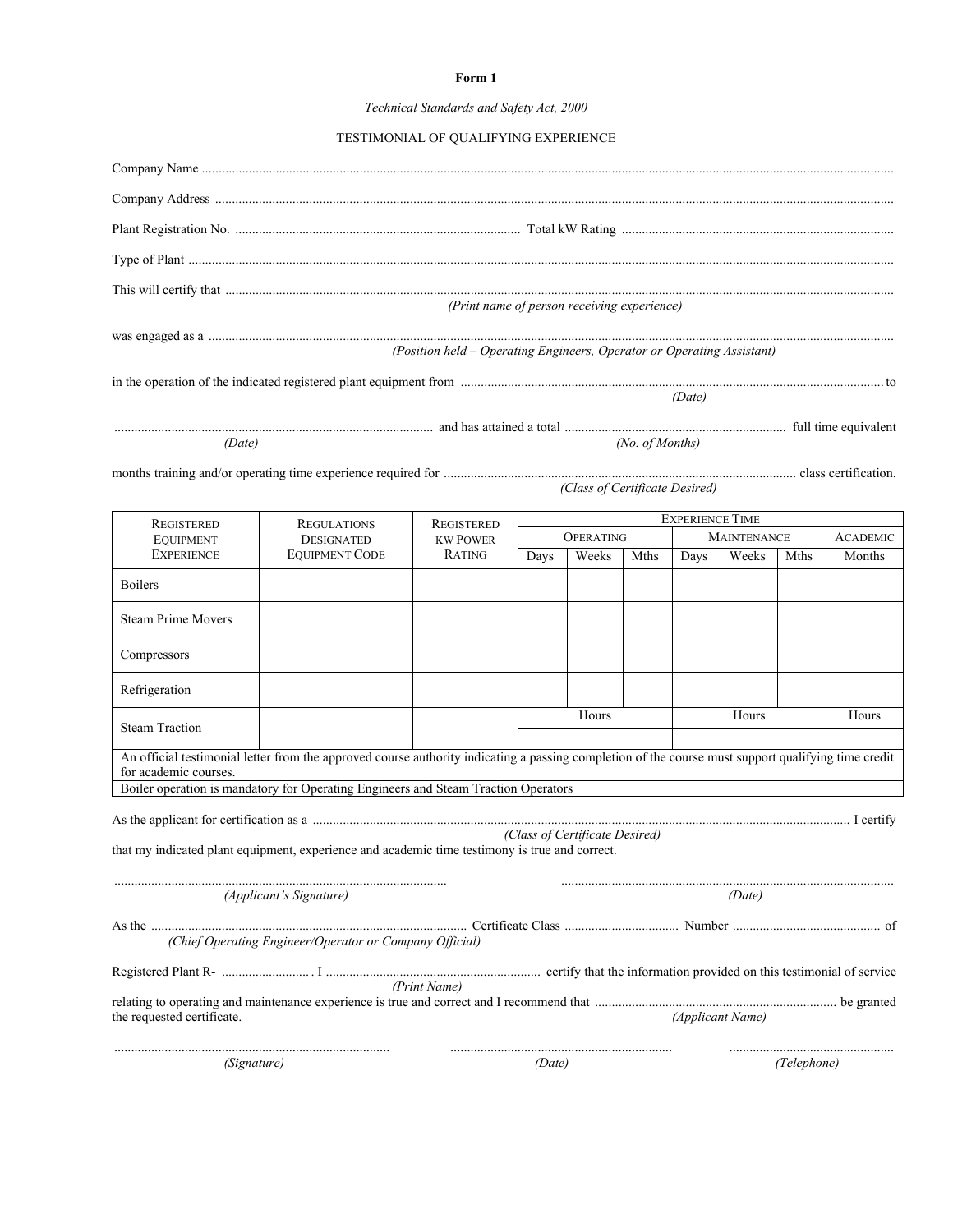### **CHIEF OPERATING ENGINEERS AND CHIEF OPERATORS CERTIFICATE OF QUALIFICATION LIMITED PLANT OPERATING AUTHORITY**

### **INSTRUCTIONS FOR THE USE OF TABLE 2**

Sections A - B - C - D - E have been column aligned to indicate the Limited Operating Authority of a specific class of Operating Engineer, 1st, 2nd, 3rd, 4th, relative to the combined energy items [excluding low water volume water tube boilers (LV) and hot water boilers (HW)] in Section (A) and the specific energy items Steam Boilers (B), Low Water Volume Water Tube Boilers (C), Hot Water Boilers (D) and Steam Prime Movers - Compressors - Refrigeration (E).

Limited operating authority when using L.V. or H.W. boilers, add column C or D to E rather than B.

Each energy item B - C - D - E is restricted within a max  $>$ , min  $\lt kW$ , high pressure (HP), low pressure (LP) or temperature range for each class of Operating Engineer.

In order to determine the Limited Operating Authority of any Operating Engineer one simply observes the power or temperature limits designated in the vertical columns below the Operating Engineer Classification.

The separate boxes (F) for Compressor Operator, Class B and A Refrigeration Operator and Steam Traction Operator clearly present the Limited Plant Operating Authority of each class.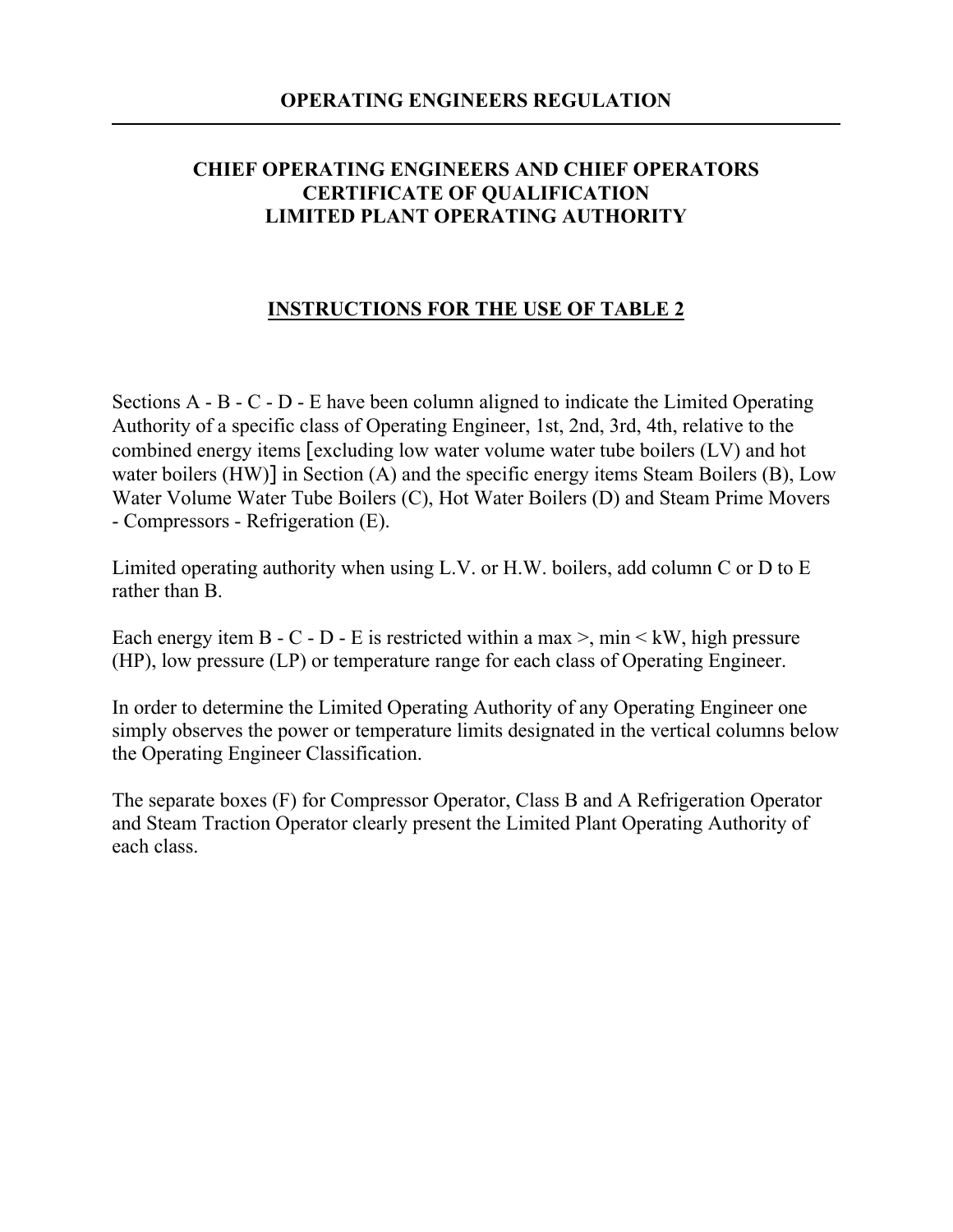## **OPERATING ENGINEERS REGULATION**

### **PLANT REQUIREMENTS FOR REGISTRATION**

## **INSTRUCTIONS FOR USE OF TABLES 3 – 4 – 5 – 6 - 7**

Type of Plant (Column A) presents the type of energy item plant (Boiler, Steam Prime Mover, Compressor, Refrigeration, Traction) and the technical conditions related to its plant **Registration**.

Rating (Column B) presents the range of kW energy ratings of the item in A.

Plant Requirements for **Registration** (Column C) presents the range of **operating**  requirements which will apply to a specific kW energy rating as presented in column B relative to the Type of Plant as presented in column A.

Type of Plant "A" + rating "B" = Plant Requirements for **Registration** "C."

The Plant Code within Column C allows a convenient locator and reference to a specific type of **registered or unregistered** plant. The prefix before the code number indicates the type of plant.  $("B" = Boilers,$ 

" $P'' =$ Steam Prime Movers, "C" = Compressors, "R" = Refrigeration, "T" = Traction).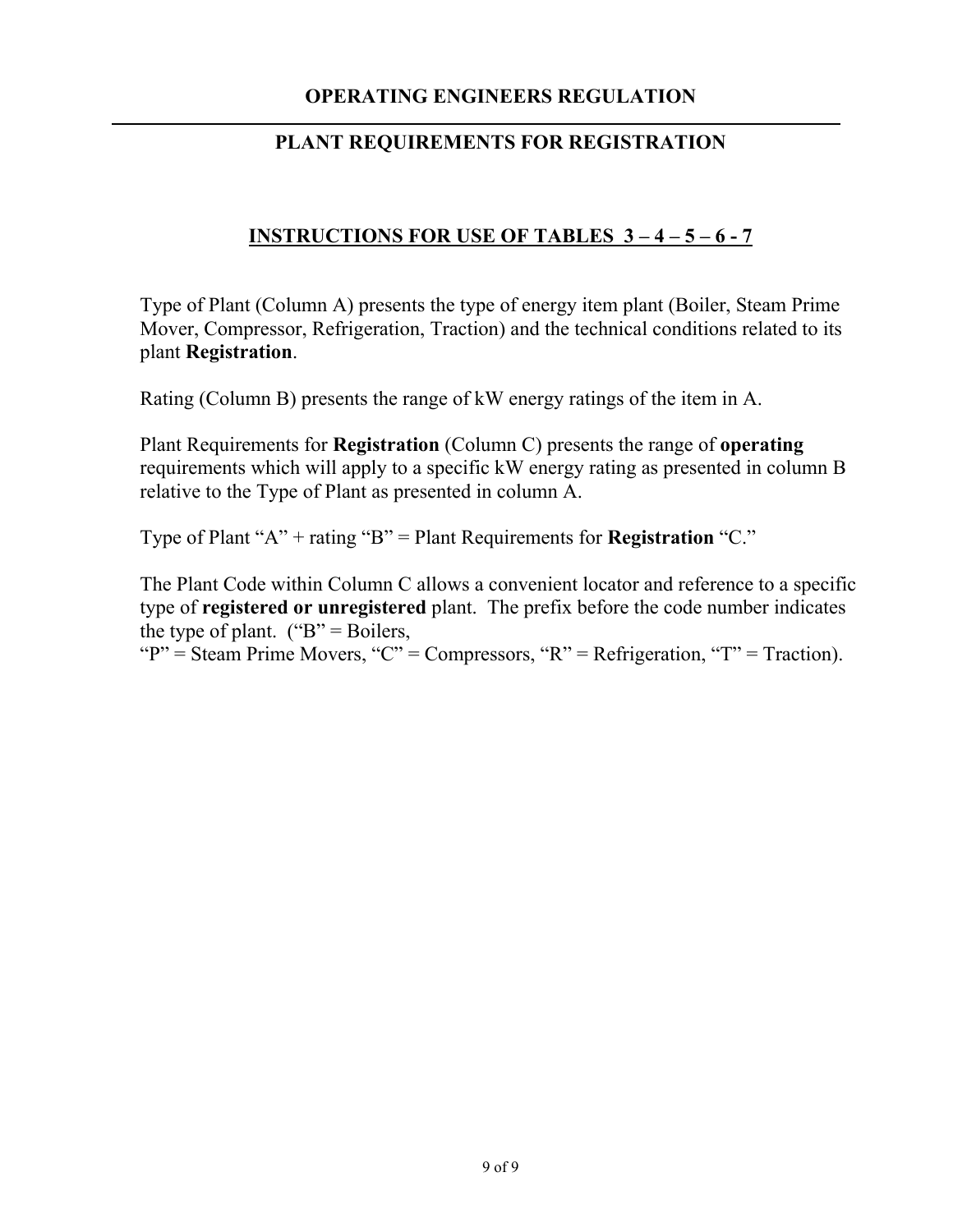#### REFRIGERATION PLANTS REGISTRATION REQUIREMENTS TABLE 6

| PLANT TYPE (A) IS POWER RATED (B) TO DETERMINE REGISTRATION REQUIREMENT (C) |                                                           |                      |                                                   |              |              |                         |                     |                                                        |                                                     |                                                   |                                                             |                                                       |
|-----------------------------------------------------------------------------|-----------------------------------------------------------|----------------------|---------------------------------------------------|--------------|--------------|-------------------------|---------------------|--------------------------------------------------------|-----------------------------------------------------|---------------------------------------------------|-------------------------------------------------------------|-------------------------------------------------------|
| EXPLANATORY NOTES AND ADDITIONAL REQUIREMENTS                               |                                                           |                      | PLANT REQUIREMENTS FOR<br><b>REGISTRATION (C)</b> |              |              |                         |                     |                                                        |                                                     |                                                   |                                                             |                                                       |
|                                                                             |                                                           |                      |                                                   |              |              |                         |                     |                                                        |                                                     |                                                   |                                                             |                                                       |
|                                                                             |                                                           | CODE<br><b>PLANT</b> | UNREGISTERED                                      | UNATTENDED   | REGISTERED   | <b>GUARDED CONTROLS</b> | MAINTENANCE PROGRAM | - 4TH CLASS/B-CHIEF<br>ATTENDED - 8HR/DAY OF OPERATION | -3RD CLASS/B-CHIEF<br>ATTENDED-8HR/DAY OF OPERATION | ATTENDED - 8HR/DAY OF OPERATION-2ND CLASS/A-CHIEF | CLASS/B-EACH SHIFT<br>&4TH<br>CLASS/B-CHIEF<br>ATTENDED-3RD | ATTENDED - 2ND CLASS/A-CHIEF & 3RD CLASS/B-EACH SHIFT |
|                                                                             |                                                           |                      |                                                   |              |              |                         |                     |                                                        |                                                     |                                                   |                                                             |                                                       |
| TYPE OF PLANT REFRIGERATON                                                  | <b>RATING &amp; REFRIGERATON</b>                          |                      |                                                   |              |              |                         |                     |                                                        |                                                     |                                                   |                                                             |                                                       |
| PLANT(A)<br><b>BUILT UP PLANT</b>                                           | CAPACITY (B)                                              |                      |                                                   |              |              |                         |                     |                                                        |                                                     |                                                   |                                                             |                                                       |
|                                                                             | $<$ 22 kW (30 BHP, 0.76TH)                                | R10                  | $\checkmark$                                      | ✓            |              |                         |                     |                                                        |                                                     |                                                   |                                                             |                                                       |
|                                                                             | $>$ 22 kW (30 BHP, 0.76 TH)                               |                      |                                                   |              |              |                         |                     |                                                        |                                                     |                                                   |                                                             |                                                       |
|                                                                             | $<$ 149 kW (200 BHP, 5TH)                                 | R11                  |                                                   | ✓            | ✓            | $\checkmark$            | $\checkmark$        |                                                        |                                                     |                                                   |                                                             |                                                       |
| • No refrigerant field piping (Indirect)                                    | $> 149$ kW (200 BHP, 5TH)<br>$<$ 298 kW (400 BHP, 10TH)   | R12                  |                                                   |              | ✓            | $\checkmark$            |                     | $\checkmark$                                           |                                                     |                                                   |                                                             |                                                       |
| • All units or installations                                                | $>$ 298 kW (400 BHP, 10TH)                                |                      |                                                   |              |              |                         |                     |                                                        |                                                     |                                                   |                                                             |                                                       |
|                                                                             | $<$ 597 kW (800 BHP, 20TH)                                | R13                  |                                                   |              | ✓            | ✓                       |                     |                                                        | ✓                                                   |                                                   |                                                             |                                                       |
|                                                                             | $>$ 597 kW (800 BHP, 20TH)                                | R14                  |                                                   |              | ✓            |                         |                     |                                                        |                                                     |                                                   |                                                             | $\checkmark$                                          |
| <b>BUILT UP PLANT</b>                                                       | $<$ 22 kW (30 BHP, 0.76TH)                                | R15                  | ✓                                                 | $\checkmark$ |              |                         |                     |                                                        |                                                     |                                                   |                                                             |                                                       |
|                                                                             | $>$ 22 kW (30 BHP, 0.76TH)                                |                      |                                                   |              |              |                         |                     |                                                        |                                                     |                                                   |                                                             |                                                       |
|                                                                             | $<$ 75 kW (100 BHP, 2.5TH)                                | R <sub>16</sub>      |                                                   | ✓            | ✓            | $\checkmark$            | ✓                   |                                                        |                                                     |                                                   |                                                             |                                                       |
| • Refrigerant piping outside machinery                                      | $> 75$ kW (100 BHP, 2.5TH)<br>$<$ 298 kW (400 BHP, 10 TH) | R17                  |                                                   |              | ✓            | ✓                       |                     | $\checkmark$                                           |                                                     |                                                   |                                                             |                                                       |
| room (Direct)                                                               | $>$ 298 kW (400 BHP, 10 TH)                               |                      |                                                   |              |              |                         |                     |                                                        |                                                     |                                                   |                                                             |                                                       |
| • All units or installations                                                | $<$ 597 kW (800 BHP, 20TH)                                | <b>R18</b>           |                                                   |              | ✓            |                         |                     |                                                        |                                                     |                                                   | ✓                                                           |                                                       |
|                                                                             | $>$ 597 kW (800 BHP, 20TH)                                | R <sub>19</sub>      |                                                   |              | $\checkmark$ |                         |                     |                                                        |                                                     |                                                   |                                                             | $\checkmark$                                          |
|                                                                             |                                                           |                      |                                                   |              |              |                         |                     |                                                        |                                                     |                                                   |                                                             |                                                       |
| MODULAR BUILT UP PLANT                                                      | $<$ 22 kW (30 BHP, 0.76TH)                                | R20                  | ✓                                                 | $\checkmark$ |              |                         |                     |                                                        |                                                     |                                                   |                                                             |                                                       |
| • Must be independent systems                                               | $>$ 22 kW (30 BHP, 0.76TH)                                |                      |                                                   |              |              |                         |                     |                                                        |                                                     |                                                   |                                                             |                                                       |
| • Each compressor unit $<$ 30 BHP                                           | <597 kW (800 BHP, 20TH)                                   | R21                  |                                                   | ✓            | ✓            | ✓                       | ✓                   |                                                        |                                                     |                                                   |                                                             |                                                       |
|                                                                             | > 597 kW (800 BHP, 20TH)                                  | R <sub>22</sub>      |                                                   |              | ✓            |                         |                     |                                                        |                                                     |                                                   |                                                             | $\checkmark$                                          |
| $\bullet$ Each system < 100 BHP                                             |                                                           |                      |                                                   |              |              |                         |                     |                                                        |                                                     |                                                   |                                                             |                                                       |

Refer to Instructions on Page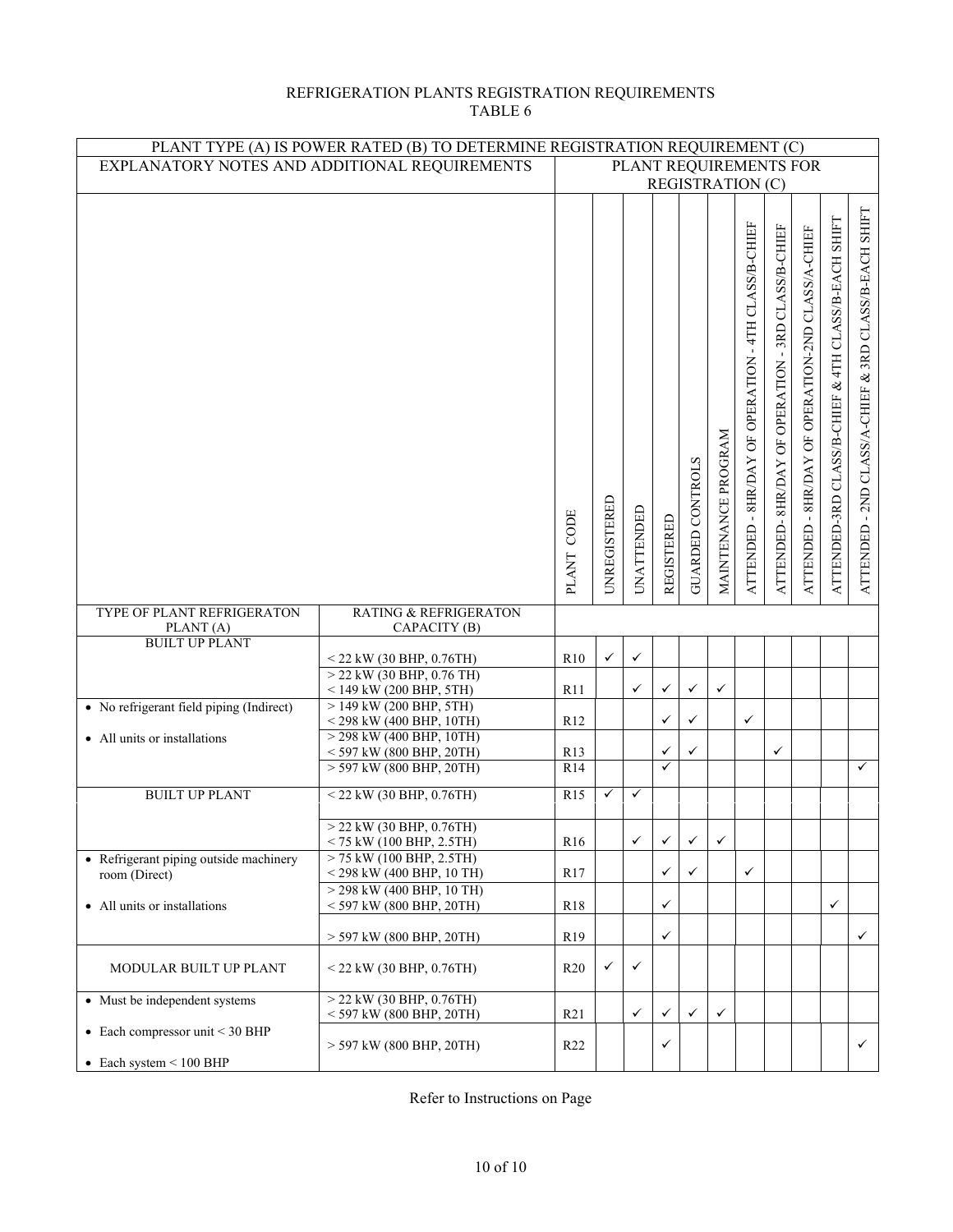- As prescribed, all candidates for a **Certificate of Qualification** must pass an examination determined by the Chief Officer.
- Candidates for 4th Class Operating Engineer, Compressor Operator and Refrigeration Class B Operator examination must be at least 18 years of age.
- A person who is the holder of a certificate issued by the Canadian Armed Forces that the Chief Officer considers equivalent to the practical qualifying time and examinations for 1-2-3-4 Operating Engineer shall be deemed to have met those qualifications.
- A person who is the holder of a 2nd or 1st Class Marine Engineers certificate according to S.T.C.W. or is a mechanical engineering C.E.T., professional or chartered engineer, acceptable to the Chief Officer, is exempt from the mathematics and science theory components of the 2nd and 1st Class examinations.
- Candidates for 1st 2nd 3rd Class Operating Engineer or Class A Refrigeration Operator certification may commence writing the respective class of examination upon receiving their 2nd - 3rd - 4th Class Operating Engineer or Class B Refrigeration Operator certificate, as the case may be.
- Candidates for a 4<sup>th</sup> Class Operating Engineer, Compressor Operator, Refrigeration Class B Operator or Steam Traction Operator may commence writing the respective class of examination at any time.
- Candidates for any class of certification as an Operating Engineer or Operator who have passed the required examinations, or any parts thereof, must obtain their certificate of qualification within five (5) years of such passing or re-writing of the examination will be required.
- A candidate for certification as a Compressor Operator or Refrigeration Operator, (Class A or B) who has completed a period of practical plant energy rating experience time in a registered attended compressor or refrigeration plant as prescribed by the former *Operating Engineers Act* and Regulations 904, will be permitted to apply such time rating to the changed practical plant energy rating experience time requirements prescribed by the Operating Engineers Regulation (O.Reg. 219/01) until the plant is re-registered to conform with the registration requirements of the Operating Engineers Regulation. Upon the plant re-registration, the candidate may retain the practical plant energy rating experience time gained prior to re-registration for application to the requirements of certification.
- **Part A** = The practical qualifying time experience required for each certificate of Qualification.
- **Part B =** The maximum full time attendance at a training course approved by the Chief Officer, which may be subtracted from practical (A) time. A further time reduction incentive has also been granted on the  $1 - 2 - 3 - 4$  Operating Engineers and Traction Operator Certificates. The full time course for 1<sup>st</sup> and 2<sup>nd</sup> Class may be substituted for 126 hours per examination paper of evening school course for 1<sup>st</sup> Class and 84 hours per examination paper for 2<sup>nd</sup> Class. Courses shall be approved by the Chief Officer and no incentive time reduction will be granted for evening school training. With the approval of the Chief Officer the approved training course school which operates a registered shift engineer attended plant providing full time operating services may provide the minimum three month for 4<sup>th</sup> Class and the minimum one month for 3<sup>rd</sup> Class practical experience. Such approval shall be governed by the number of shift scheduled trainees relative to plant size/rating and shift time period. Registered attended plants shall not be used as an approved course training plant lab and practical operating experience plant simultaneously.
- **Part C =** The maximum full-time registered plant installation, service and repair time approved by the Chief Officer which may be subtracted from the required compressor or refrigeration practical (A) time.
- **Part D =** The class of Marine Engineering Officer certificate (steam or motor with steam endorsement) according to the S.T.C.W. requirements which will allow the candidate to write an equal class of certification with no further qualifying experience time (N.Q.T.) required. Operating experience on motorship steam plants will be considered equivalent provided it is equal to the experience time, power and equipment rating required for Operating Engineers.
- **Part E =** The non certified officer (rating rank) Marine Operating experience time on boilers, engines and auxiliaries of merchant and naval ships which may be subtracted from the maximum required practical (A) time. No further qualifying experience time (N.Q.T.) required.